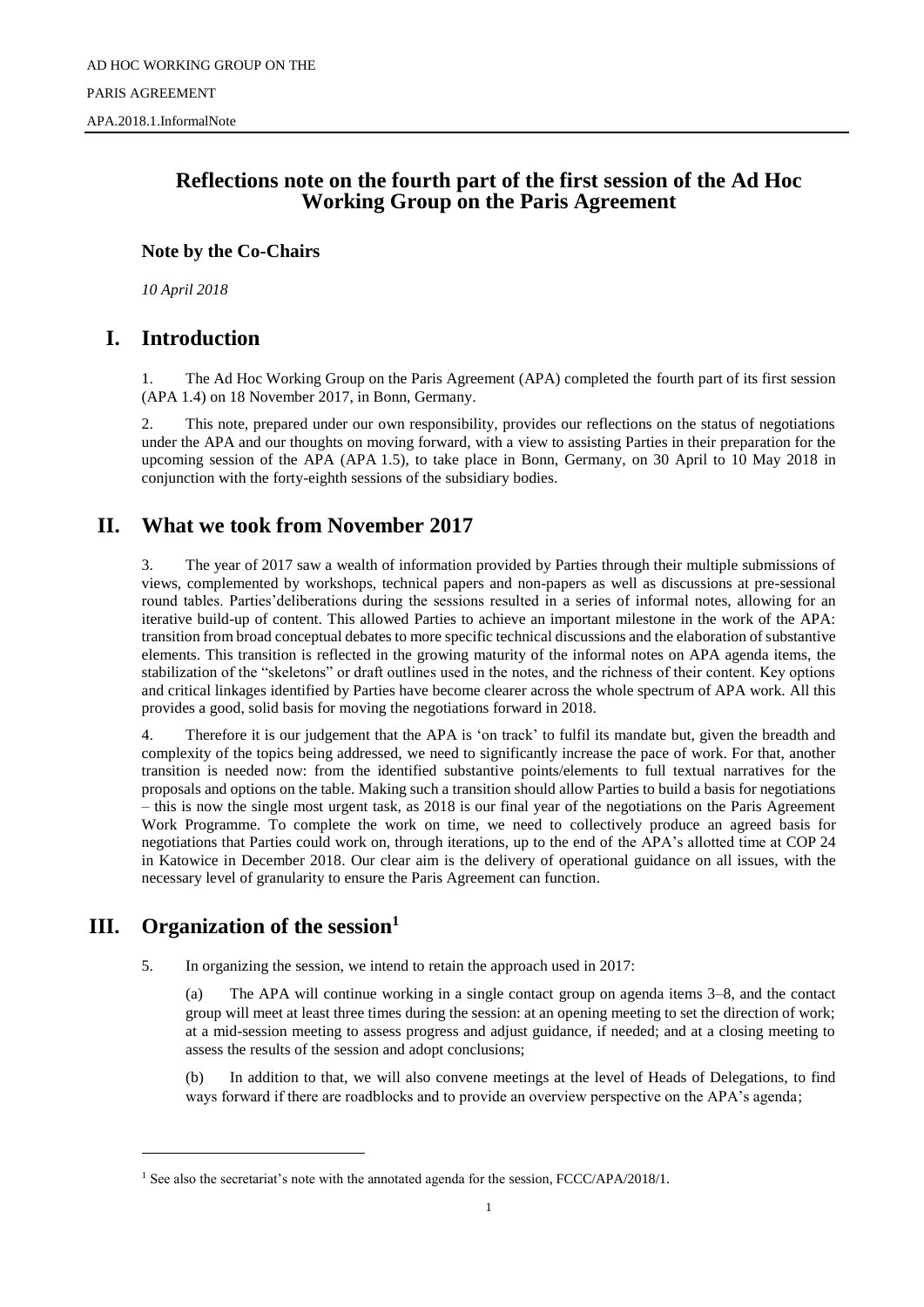### PARIS AGREEMENT

APA.2018.1.InformalNote

(c) Negotiations on each APA agenda item will continue to be facilitated by a pair of co-facilitators, one from a non-Annex I Party and another one from an Annex I Party. We aim for continuity in the cofacilitators' team as far as possible, with the list of all co-facilitators to be made available to Parties through the UNFCCC website in advance of the session;

(d) The same minimum number of hours of negotiating time will be allocated to each APA agenda item, including at least one two-hour slot – and we urge Parties to be punctual and efficient in using the allotted time;

(e) All efforts will be made to ensure no more than two negotiation meetings under the APA take place at the same time;

(f) "Clashes" between meetings on items with known substantive linkages will be avoided as much as possible.

6. We will guide the secretariat in meeting planning to make sure that measures are taken to maximize the use of the limited meeting time, such as assigning the same room to the meetings on related issues, within and outside the APA, and timely communication of changes in the time or venue of the meetings. We also kindly ask delegates to start and finish the meetings on time.

7. Linkages are a critical part of the big picture and decisive for determining how the whole Paris Agreement system will work together. Given the state of the negotiations and the growing maturity of the substantive material, interlinkages within and across APA agenda items are becoming clearer. We encourage Parties to continue considering interlinkages in their deliberations at the session, through coordination of their negotiating positions on items, and formulation of specific proposals on how best to manage the content where there are interdependencies, in a manner that will respect the integreity of work under each agenda item and the time allocated for them individually. Substance remains key for identifying the right approach to what belongs where and how the current placeholders would be replaced by text or cross-references to text placed elsewhere. As Co-Chairs, we will continue guiding the co-facilitators on how to manage the interlinkages, encouraging close coordination among them and, if needed, arranging for joint sessions for the deliberations on linked APA items and/or focused consultations with the Heads of Delegations on solutions for specific overarching issues. We are ready to make ourselves available for linkage-related discussions both within and outside the official negotiating time.

8. Recognizing linkages beyond the APA, we have established and will maintain close contact with the Presiding Officers of the Subsidiary Body for Implementation (SBI) and the Subsidiary Body for Scientific and Technological Advice (SBSTA). Linkages will be further addressed in meetings of the Presiding Officers, before and during the session. Continuing the earlier practice, we will again consider the organization of an informal joint stock-taking plenary of the APA, SBI and SBSTA during the session.

# **IV. Making and recording progress**

l

9. The use of informal notes as tools to record substantive progress proved to be helpful in 2017 and we intend to use this approach also at APA 1.5. We were pleased to see that, at APA 1.4, the consistency and coherence of those informal notes improved, while flexibility to take into account the different dynamics of deliberations under each item was retained.

10. The informal notes need to develop further during the session, towards full textual narratives for the proposals and options, so as to allow Parties to build a basis for negotiations. This is the key task for APA 1.5: only with comprehensive, coherent informal notes that reflect substantive proposals and related options will Parties be able to see the full picture, assess completeness and consistency of the approaches used for different issues, and negotiate effectively. It is our view that, in order to complete the negotiations successfully by the end of 2018, Parties will need a solid basis for negotiations before they meet the next time after APA 1.5.

11. At APA 1.4, all informal notes on individual agenda items were attached to the APA conclusions on the session.<sup>2</sup> This helped give an overview of the work and we expect Parties to retain that approach for APA 1.5.

<sup>&</sup>lt;sup>2</sup> See FCCC/APA/2017/L.4/Add.1 (available at [<http://unfccc.int/resource/docs/2017/apa/eng/l04a01.pdf>](http://unfccc.int/resource/docs/2017/apa/eng/l04a01.pdf)).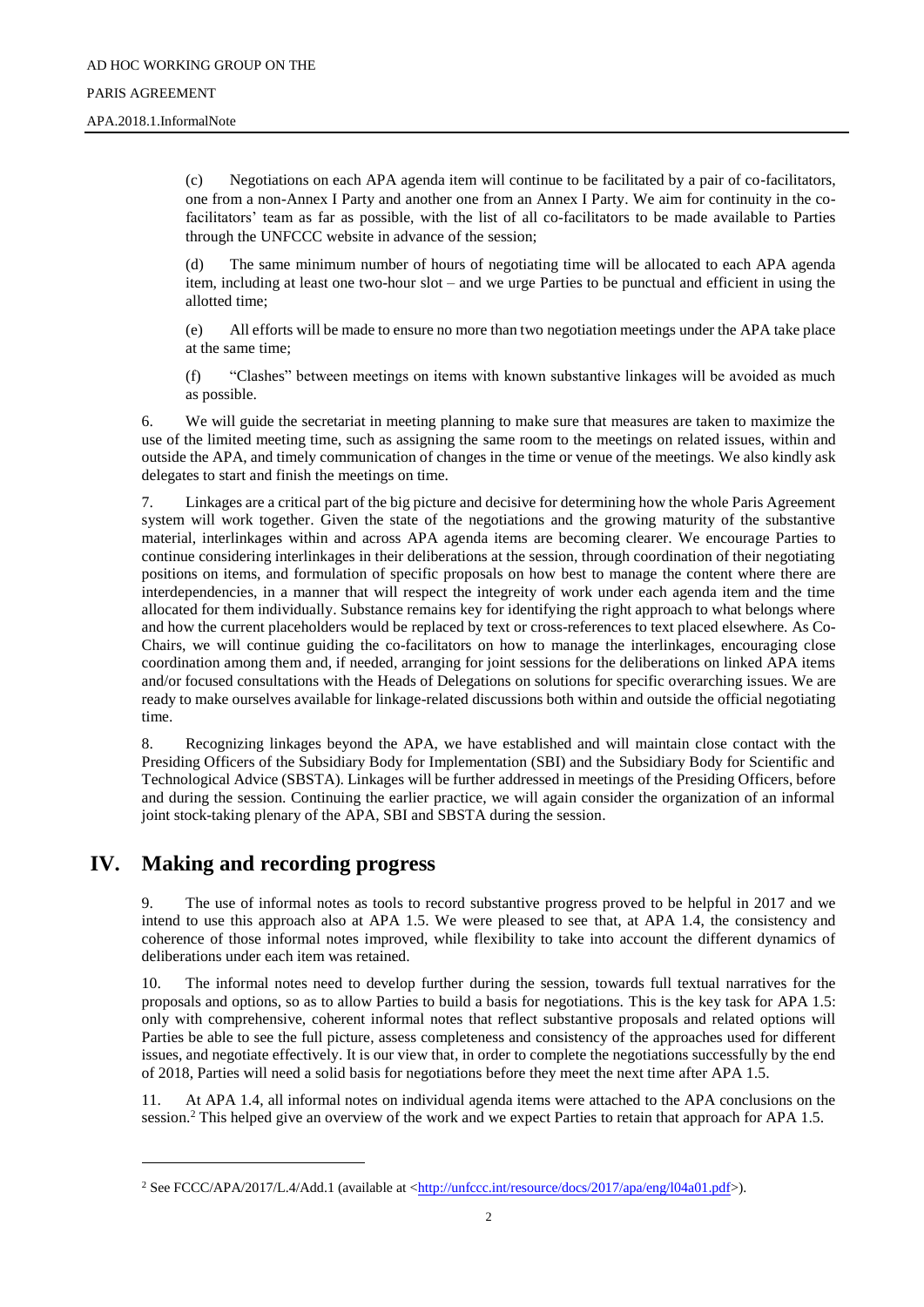# **V. Progressing on agenda items**

12. During APA 1.4, Parties made progress on all agenda items, and this was captured in the informal notes prepared at that session. The notes should serve as a practical starting point for our deliberations at APA 1.5. We note that the elements, views or options identified in these notes do not prejudge further work or prevent Parties from expressing their views.

13. As with our earlier Reflections Notes, we provide in this section our reflections on some of the key issues for each agenda item, with the understanding that a range of other important points will of course be covered during APA 1.5. We note that specific technical information on issues deliberated under the APA is available on the UNFCCC website.<sup>3</sup>

Agenda item 3: Further guidance in relation to the mitigation section of decision 1/CP.21<sup>4</sup>

14. The informal note by the co-facilitators from APA 1.4<sup>5</sup> captures the progress made at that session for each of the three sub-items under this agenda item,<sup>6</sup> and includes a general section for features, information and accounting, respectively. It also contains a compilation of Parties' inputs on the substantive elements of information and accounting, together with different approaches for structuring these elements.

15. The discussions at APA 1.4 showed clearly that Parties have divergent views on the scope of NDCs, and on how to deal with differentiation in the guidance for features of, information on and accounting for NDCs. These differences of view resulted in alternative proposed structures and sets of substantive elements, which Parties decided to keep on the table in their entirety at this stage. The result is a lengthy informal note that captures the different views yet remains difficult to navigate or to use as a meaningful basis on which to engage and negotiate.

16. To progress, Parties need to identify opportunities to work on issues of substance within the broad headings of the mandate, while acknowledging that some overarching issues may only be resolved at a later point in the negotiations this year. In our view, however, working through the technical details should assist Parties in finding a resolution. We urge Parties to find such openings for discussion and start working on them expeditiously at APA 1.5. Much remains to be done to get from where we are to a workable basis for negotiations on this item.

17. On the features of NDCs, discussion may need to focus on outlining clear options for the further guidance.

18. On the information to facilitate the clarity, transparency and understanding of NDCs, consolidation and streamlining of the substantive elements that are already identified may be possible. The different options reflected in the informal note relate to different approaches to structuring the guidance. We suggest Parties might make initial progress by assessing how the elements within different options can be better organised and expressed more succinctly, before returning to determine the basis for structuring guidance. We also encourage Parties to explore alternative ways to work on elements and options, which could indirectly address the question of structuring.

19. On accounting, while the discussions have progressed, Parties have not yet had an opportunity to explore in-depth how to operationalize the accounting for NDCs under the Paris Agreement. At APA 1.5, Parties need

l

<sup>&</sup>lt;sup>3</sup> The webpages on APA agenda items are accessible from the APA page at [<http://unfccc.int/bodies/apa/body/9399.php>](http://unfccc.int/bodies/apa/body/9399.php).

<sup>4</sup> Background information about this agenda item and its mandate is available in the annotated agenda for the session, see paragraphs 7–11 in FCCC/APA/2018/1, and on the relevant pages on UNFCCC website at [<http://unfccc.int/bodies/apa/items/10128.php>](http://unfccc.int/bodies/apa/items/10128.php).

<sup>5</sup> Available at [<http://unfccc.int/files/meetings/bonn\\_nov\\_2017/in](http://unfccc.int/files/meetings/bonn_nov_2017/in-session/application/pdf/apa_3_informal_note_final_version.pdf)[session/application/pdf/apa\\_3\\_informal\\_note\\_final\\_version.pdf>](http://unfccc.int/files/meetings/bonn_nov_2017/in-session/application/pdf/apa_3_informal_note_final_version.pdf).

<sup>6</sup> The three sub-items are (a) Features of nationally determined contributions, as specified in paragraph 26; (b) Information to facilitate clarity, transparency and understanding of nationally determined contributions, as specified in paragraph 28; (c) Accounting for Parties' nationally determined contributions, as specified in paragraph 31.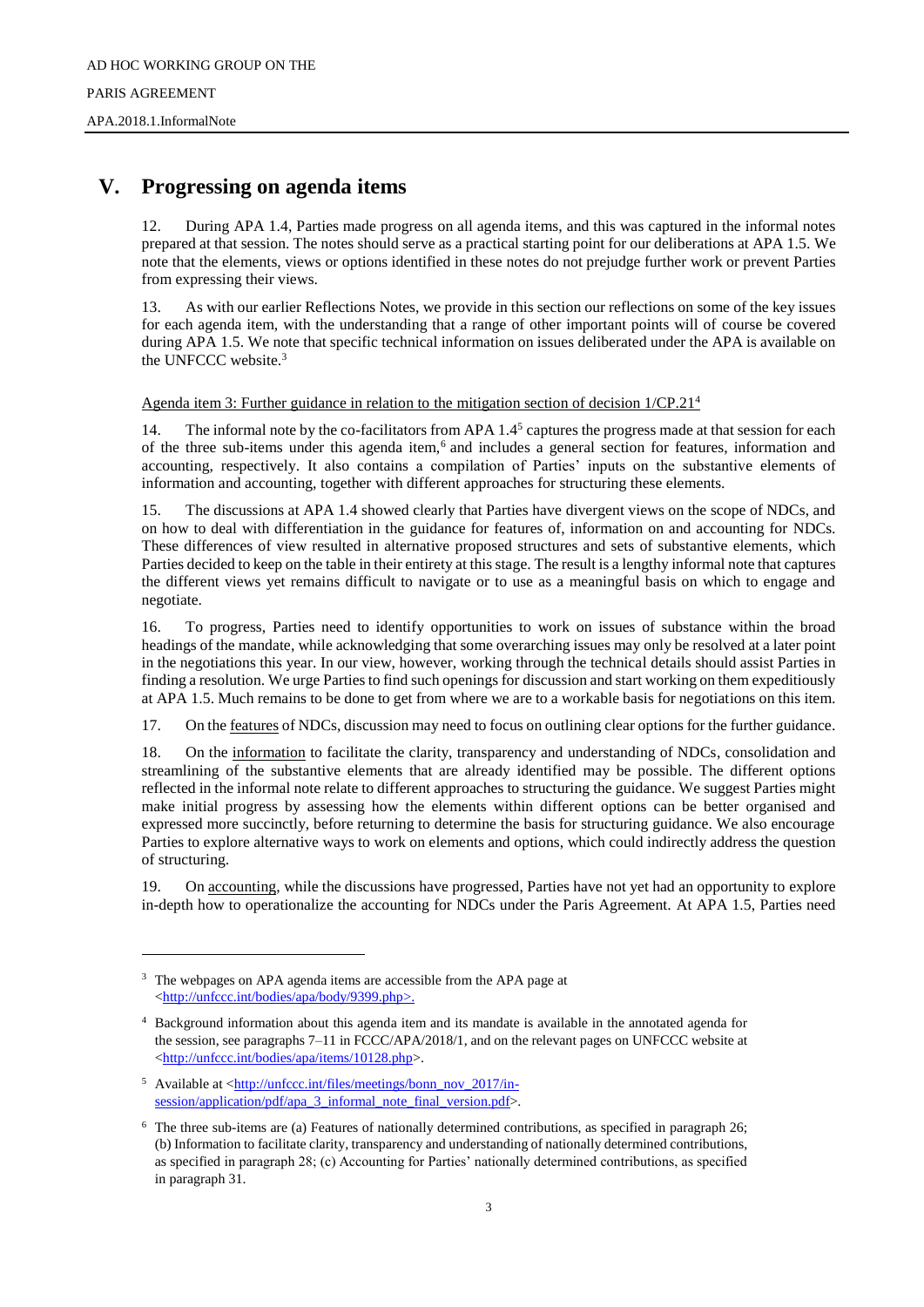#### PARIS AGREEMENT

l

#### APA.2018.1.InformalNote

to come to a mutual understanding of what accounting for NDCs under the Paris Agreement is, and what it is for. To that end, more clarity is needed on such questions as:

(a) How should the principles of the Paris Agreement be reflected in accounting for NDCs?

(b) Is accounting about principles, specific rules, some combination of both, or is it instead to be achieved through transparency?

(c) In light of national determination and the diversity of NDCs, do targets need to be quantified as part of accounting? If so, what types of NDCs need to be quantified, in what circumstances and for what purposes?

(d) What level of detail in the guidance on accounting is required to ensure the Paris Agreement can function effectively in line with its Article 4, paragraph 13 as well as paragraph 31 of decision 1/CP.21?

### Agenda item 4: Further guidance in relation to the adaptation communication<sup>7</sup>

20. The final version of the co-facilitators' informal note on this item prepared at APA 1.4<sup>8</sup> contains a 'skeleton' outline, with the general headings and subheadings Parties wish to see, for further guidance in relation to the adaptation communication, including, inter alia, as a component of NDCs. In the section on "relevant context", the note also addresses the issues that still need to be resolved in terms of the structure and focus of the guidance, in particular how the issue of vehicle-specific guidance should be reflected. This provides a good starting point for APA 1.5.

21. Based on the progress made, Parties may now wish to work expeditiously on developing the draft elements while paying particular attention to the following points:

- (a) Identifying any substantive elements that might be missing;
- (b) Including more details for the existing proposals where needed;
- (c) Elaborating the elements contained in the informal note into full textual proposals;

(d) Determining how to reflect the requests to develop, on one hand, common guidance applicable to any vehicle chosen by a Party to convey their adaptation communication, and, on the other hand, vehiclespecific guidance where needed. These two do not seem mutually exclusive and we encourage Parties to find solutions that could accommodate both preferences.

22. We note that, under this agenda item, recognition needs to be given to the guidance already available, such as for reporting through national communications or national adaptation plans. Further guidance in relation to the adaptation communication should take full account of existing guidance, and should avoid introducing any inconsistency with current guidelines and procedures.

23. Parties have identified several linkages important for the work on this item: to the communication of information on support, to the transparency framework, and to the global stocktake. Parties will benefit from further clarifying these linkages and discussing options that can capture these understandings. For example, Parties have discussed various approaches with regard to the linkage to the transparency framework (APA agenda item 5), including that the same guidance could apply to both adaptation communication and the transparency framework, or that the former should provide ex-ante information, while the latter should deal with ex-post information. Given the linkages identified, we encourage Parties to look for ways to express the elements/options as succinctly as possible, and avoiding duplication. The work could benefit from a shared understanding on the relationship between the two items as well as an opportunity for joint consideration, in particular to test the different models for their interrelationship.

<sup>7</sup> Background information about this agenda item and its mandate is available in the annotated agenda for the session, see paragraphs 12–14 in FCCC/APA/2018/1, and on the relevant pages on UNFCCC website at [<http://unfccc.int/bodies/apa/items/10237.php>](http://unfccc.int/bodies/apa/items/10237.php).

Available at [<http://unfccc.int/files/meetings/bonn\\_nov\\_2017/in](http://unfccc.int/files/meetings/bonn_nov_2017/in-session/application/pdf/apa_4_informal_note_final_iteration.pdf)[session/application/pdf/apa\\_4\\_informal\\_note\\_final\\_iteration.pdf>](http://unfccc.int/files/meetings/bonn_nov_2017/in-session/application/pdf/apa_4_informal_note_final_iteration.pdf).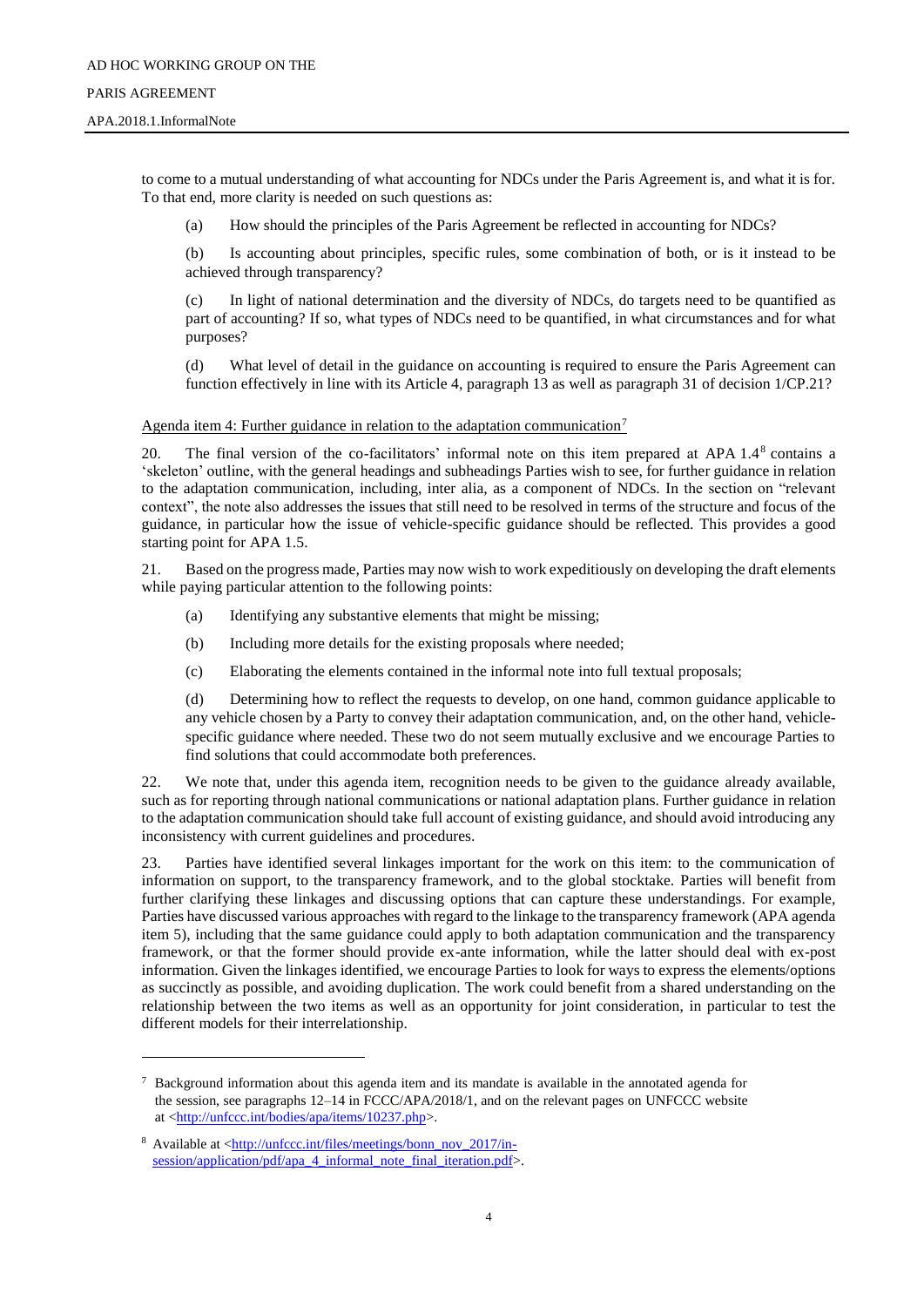Agenda item 5: Modalities, procedures and guidelines for the transparency framework for action and support<sup>9</sup>

24. The final version of the co-facilitators' informal note on this item prepared at APA 1.4<sup>10</sup> provides a good picture of the technical elements of the modalities, prcedures and guidelines (MPGs) for the transparency framework for action and support under the Paris Agreement. Using this as a starting point should ensure the MPGs enable full implementation of the Article 13 transparency framework.

25. The informal note also gives an indication of the considerable scale and complexity of the technical work that remains to be completed. We therefore urge Parties to work expeditiously with a view to further developing the draft elements and transitioning them into full textual narratives identifying and presenting areas of both shared and divergent understanding.

26. We recognize that, in accordance with the mandate from Paris, the transparency framework shall build on and enhance the relevant arrangements under the Convention, and therefore encourage Parties to identify experiences that may be drawn upon in the development of the MPGs.<sup>11</sup>

27. Noting the wealth of information already captured in the informal note, we believe that further progress can be made by addressing the following aspects of the matters under deliberation:

(a) Refining/completing the draft elements with a view to ensuring that the intent and placement of the proposals are captured correctly, streamlining those proposals with similar ideas and developing options as necessary;

(b) Ensuring the legal nature of the various provisions of paragraphs 7 to 12 of the Paris Agreement (i.e. using "shalls" and "shoulds") is accurately reflected in the MPGs;

(c) Discussing specific examples that could inform the development of provisions to give flexibility for those developing country Parties that need it in the light of their capacities;

(d) Clarifying the understanding of what and how specific proposal(s) addressed under this agenda item are linked to on-going work under other agenda item as well as other bodies, and how to address them in developing the MPGs;

(e) Translating the work on the aspects above into coherent elements of text that can form a basis for the negotiations.

Agenda item 6: Matters relating to the global stocktake referred to in Article 14 of the Paris Agreement<sup>12</sup>

28. The negotiations under this agenda item at APA 1.4 progressed well, focusing on the APA's mandate – to identify sources of input for, and develop the modalities of, the global stokctake (GST). The identification of building blocks in the informal note from APA  $1.4^{13}$  allowed for the three proposed operational models for the GST to be structured under three generic activities, which usefully advanced the discussions. Parties are now in a position to seamlessly transition at APA 1.5 to the next step in the negotiations.

l

<sup>9</sup> Background information about this agenda item and its mandate is available in the annotated agenda for the session, see paragraphs 15–18 in FCCC/APA/2018/1, and on the relevant pages on UNFCCC website at [<http://unfccc.int/meetings/ad\\_hoc\\_working\\_groups/items/10163.php>](http://unfccc.int/meetings/ad_hoc_working_groups/items/10163.php).

<sup>&</sup>lt;sup>10</sup>Available at [<http://unfccc.int/files/meetings/bonn\\_nov\\_2017/in](http://unfccc.int/files/meetings/bonn_nov_2017/in-session/application/pdf/apa_5_informal_note_.pdf)[session/application/pdf/apa\\_5\\_informal\\_note\\_.pdf>](http://unfccc.int/files/meetings/bonn_nov_2017/in-session/application/pdf/apa_5_informal_note_.pdf)

<sup>&</sup>lt;sup>11</sup> Article 13, paragraphs 3 and 4 of the Paris Agreement.

<sup>&</sup>lt;sup>12</sup> Background information about this agenda item and its mandate is available in the annotated agenda for the session, see paragraphs 19–22 in FCCC/APA/2018/1, and on the relevant pages on UNFCCC website at [<http://unfccc.int/bodies/apa/items/10159.php>](http://unfccc.int/bodies/apa/items/10159.php).

 $13$  Available at  $\frac{\text{http://unfcc.int/files/mectings/bonn nov_2017/in-}}{$ [session/application/pdf/apa\\_6\\_informal\\_note\\_final\\_version.pdf>](http://unfccc.int/files/meetings/bonn_nov_2017/in-session/application/pdf/apa_6_informal_note_final_version.pdf).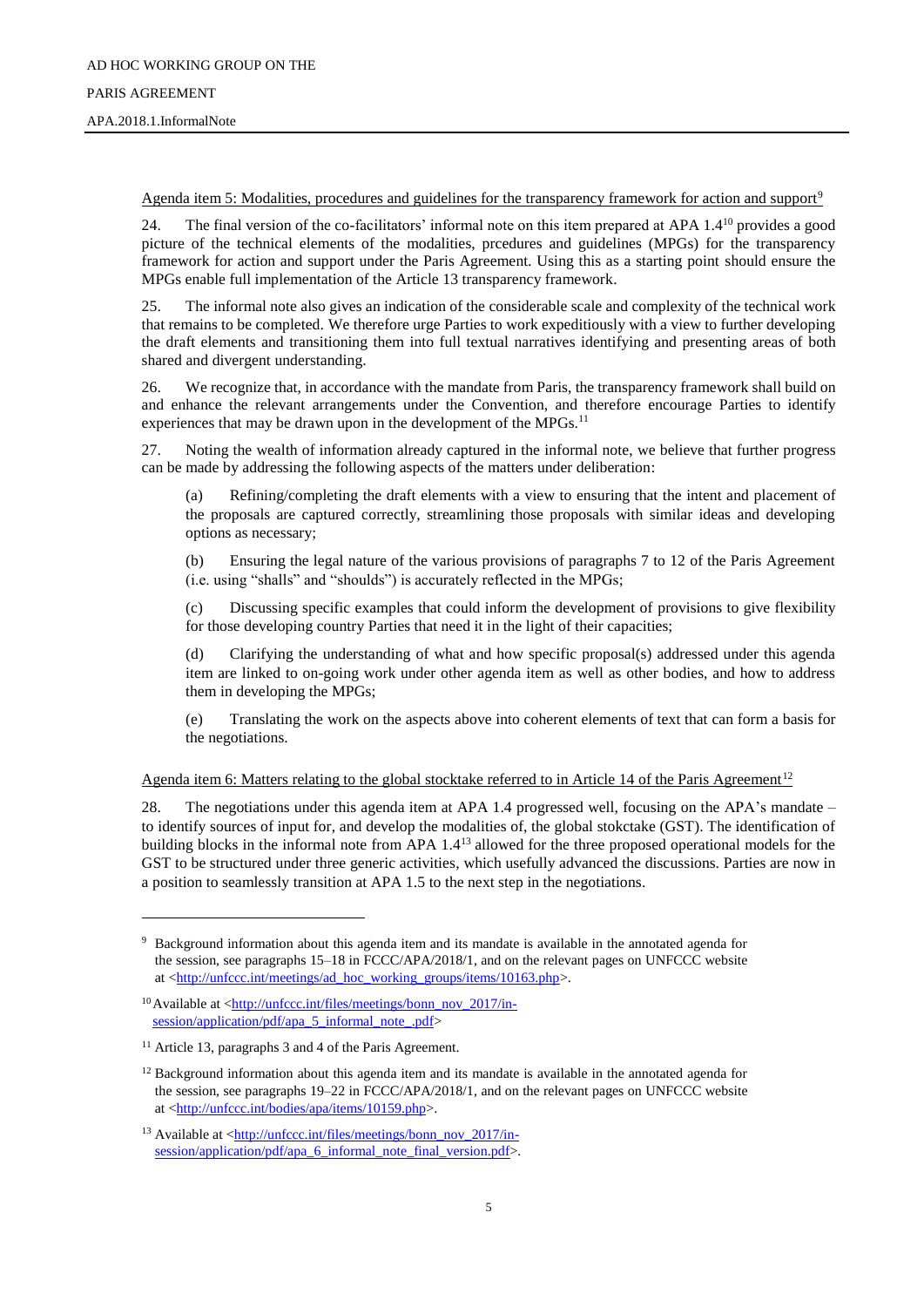29. Building on the structure developed at APA 1.4, Parties may wish to consider proceeding with:

(a) Preparing coherent texts for the issues deliberated, with the aim to form a basis for negotiations;

(b) Developing textual elements on equity, as a follow-up to the discussions on this issue at APA 1.4;

(c) Identifying commonalities in their positions and combining elements under the various building blocks as appropriate;

(d) Clarifying the remaining differences and expressing them as options under the building blocks.

Agenda item 7: Modalities and procedures for the effective operation of the committee to facilitate implementation and promote compliance<sup>14</sup>

30. The informal note prepared at APA 1.4<sup>15</sup> sets out a structure for the guidance to be developed under this agenda item. At APA 1.5, Parties will need to:

(a) Populate the structure with elements of substantive text reflecting Parties' positions and options on the issues;

(b) Reflect further on the various options for the scope of the committee's work, in conjunction with how its work could be initiated and the range of possible measures it could propose to address specific challenges encountered by Parties;

(c) Explore what such options, referred to in sub-paragraph (b) above, may look like in practical terms, as this will help Parties move beyond theoretical discussions.

31. Substantive linkages remain important under this item. APA 1.4 made some progress with respect to linkages to the transparency framework. However, more discussion on linkages, including those to support arrangements, would be useful. At the same time, consideration of the linkages and their impact on the committee's modalities and procedures should not result in duplicating any existing negotiating streams or implementation modalities (such as those for the transparency framework), or in introducing any inconsistency with relevant existing arrangements (such as those for support).

### Agenda item 8: Further matters related to implementation of the Paris Agreement

#### *Adaptation Fund*<sup>16</sup>

l

32. At APA 1.4, Parties continued their deliberations on the APA mandate for this issue. Parties elaborated their views on possible options for the Adaptation Fund to serve the Paris Agreement and reflected on what elements might be included in future CMP<sup>17</sup> and CMA decisions. The informal note by the co-facilitators on this

<sup>&</sup>lt;sup>14</sup> Background information about this agenda item and its mandate is available in the annotated agenda for the session, see paragraphs 23–26 in FCCC/APA/2018/1, and on the relevant pages on UNFCCC website at [<http://unfccc.int/bodies/apa/items/10167.php>](http://unfccc.int/bodies/apa/items/10167.php).

<sup>&</sup>lt;sup>15</sup>Avaialble at [<http://unfccc.int/files/meetings/bonn\\_nov\\_2017/in](http://unfccc.int/files/meetings/bonn_nov_2017/in-session/application/pdf/apa_7_informal_note_final_version.pdf)[session/application/pdf/apa\\_7\\_informal\\_note\\_final\\_version.pdf>](http://unfccc.int/files/meetings/bonn_nov_2017/in-session/application/pdf/apa_7_informal_note_final_version.pdf).

<sup>&</sup>lt;sup>16</sup> Background information about this issue and its mandate is available in the annotated agenda for the session, see paragraphs 29–31 in FCCC/APA/2018/1, and on the relevant pages on UNFCCC website at [<http://unfccc.int/bodies/apa/items/10158.php>](http://unfccc.int/bodies/apa/items/10158.php).

<sup>&</sup>lt;sup>17</sup> According to decision 1/CMP.13, paragraph 12, the Adaptation Fund shall serve the Paris Agreement subject to and consistent with decisions to be taken at CMP 1.3 (December 2018), in line with decision 1/CMP.1, paragraph 11.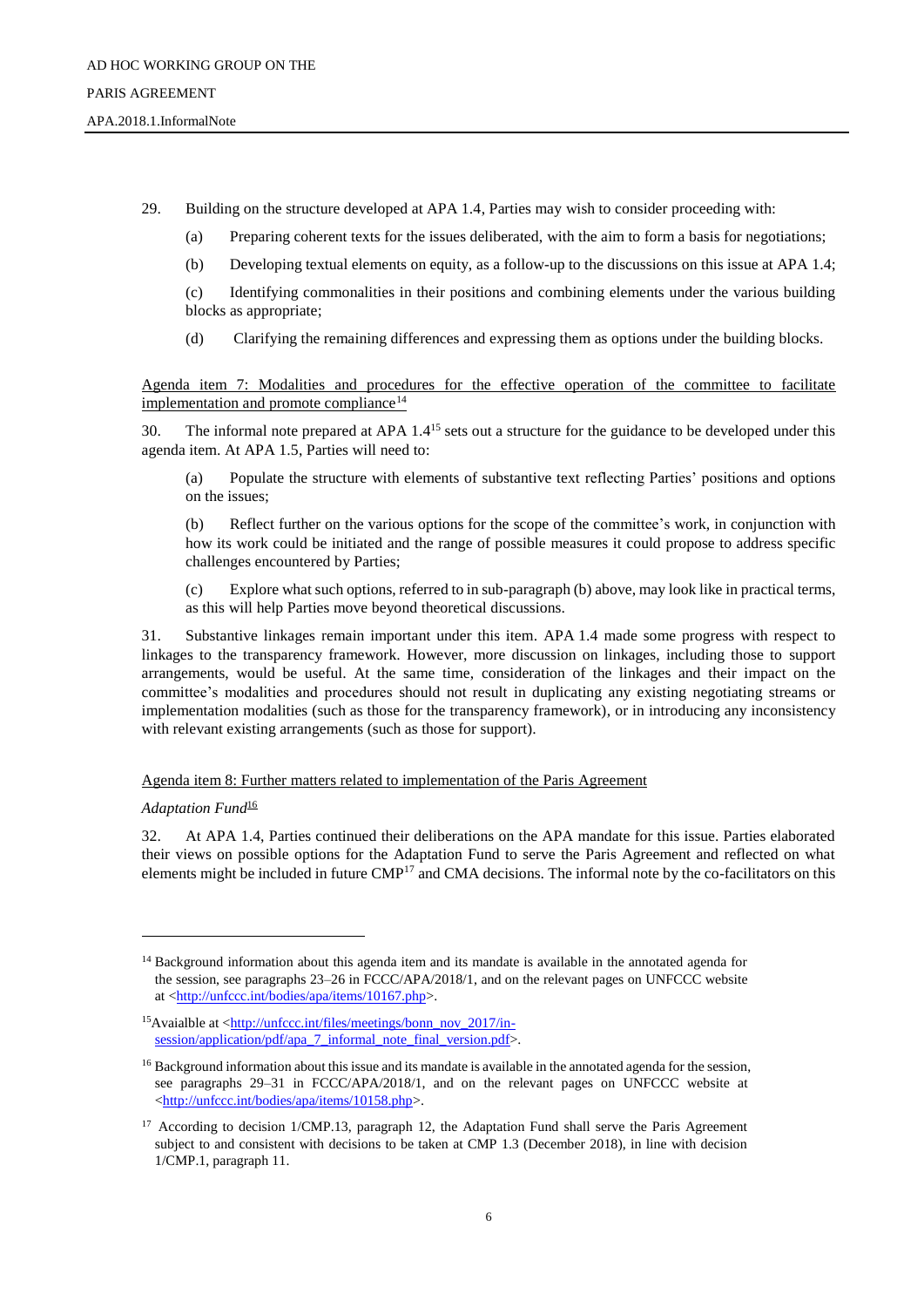APA.2018.1.InformalNote

l

item<sup>18</sup> provides an overview of the discussions that took place. It contains elements of relevant guidance based on Party inputs, discussions and streamlining during the November session. It also includes an annex with the four inputs received from Parties in response to an invitation by the co-facilitators. The informal note by the cofacilitators should assist the negotiations at APA 1.5 in streamlining a set of options into elements of a draft decision text for the Adaptation Fund to serve the Paris Agreement. Consistent with the APA's mandate for this item, the text will need to address governance and institutional arrangements, safeguards and operating modalities of the Adaptation Fund.<sup>19</sup>

*Further matters related to implementation of the Paris Agreement<sup>20</sup>*

33. At APA 1.4, Parties continued their consideration of ways forward on the remaining possible additional matters relating to the implementation of the Paris Agreement, referred to in the report of APA 1.3,<sup>21</sup> namely:

(a) Modalities for biennially communicating finance information on the provision of public financial resources to developing countries in accordance with Article 9, paragraph 5 of the Paris Agreement;<sup>22</sup>

(b) Initial guidance by the CMA to the operating entities of the Financial Mechanism (Green Climate Fund and Global Environment Facility) under Article 9, paragraph 8 of the Paris Agreement, and decision 1/CP.21, paragraphs 58, 61–63;

(c) Initial guidance by the CMA to the Least Developed Countries Fund and the Special Climate Change Fund in accordance with decision 1/CP.21, paragraph 58;

(d) Guidance by the CMA on adjustment of existing NDCs under Article 4, paragraph 11 of the Paris Agreement; and

(e) Setting a new collective quantified goal on finance in accordance with decision 1/CP.21, paragraph 53.

34. Parties also considered questions posed by the Co-Chairs, specific to each of these remaining possible additional matters, which are contained in the informal note<sup>23</sup> published on the UNFCCC website.

35. The discussions at APA 1.4 helped in clarifying Parties' views and identifying ways forward for these remaining possible additional matters, as reflected in the informal note from APA 1.4.<sup>24</sup> A shared understanding

<sup>23</sup> Available at: [<http://unfccc.int/files/bodies/apa/application/pdf/co\\_chairs\\_additional\\_questions.pdf>](http://unfccc.int/files/bodies/apa/application/pdf/co_chairs_additional_questions.pdf).

<sup>&</sup>lt;sup>18</sup> Available at: [<http://unfccc.int/files/bodies/apa/application/pdf/informal\\_note\\_apa\\_item\\_8b\\_\(af\)](http://unfccc.int/files/bodies/apa/application/pdf/informal_note_apa_item_8b_(af)-revised_final_version_14.11.2017_for_webposting.pdf) [revised\\_final\\_version\\_14.11.2017\\_for\\_webposting.pdf>](http://unfccc.int/files/bodies/apa/application/pdf/informal_note_apa_item_8b_(af)-revised_final_version_14.11.2017_for_webposting.pdf).

<sup>&</sup>lt;sup>19</sup> See FCCC/CP/2016/10, paragraph 18 and decision 1/CP.22, paragraph 14. Decision 1/CMP.13, in its paragraph 14 notes the progress of the APA in undertaking the necessary preparatory work to address governance and institutional arrangements, safeguards and operating modalities for the Adaptation Fund to serve the Paris Agreement, including sources of funding, to be defined by Parties, and looks forward to the recommendations thereon from the APA in 2018.

 $^{20}$  Background information about this issue and its mandate is available in the annotated agenda for the session, see paragraphs 32–33 in FCCC/APA/2018/1, and on the relevant pages on UNFCCC website at [<http://unfccc.int/bodies/apa/items/10158.php>](http://unfccc.int/bodies/apa/items/10158.php).

<sup>21</sup> See FCCC/APA/2017/2, paragraph 31 and footnote 26.

<sup>&</sup>lt;sup>22</sup> We note with respect to this matter that paragraph 5 of decision  $12$ /CP.23 requested the SBI to consider, beginning at its forty-eighth session (April–May 2018) and at any subsequent sessions on the Paris Agreement work programme, the identification of the information to be provided by Parties in accordance with Article 9, paragraph 5, of the Paris Agreement, and to forward the outcomes to COP 24 (December 2018) with a view to the COP providing a recommendation for consideration and adoption by the CMA at the third part of its first session (December 2018).

 $^{24}$  Available at: [<http://unfccc.int/files/meetings/bonn\\_nov\\_2017/in](http://unfccc.int/files/meetings/bonn_nov_2017/in-session/application/pdf/apa_8_informal_note_.pdf)[session/application/pdf/apa\\_8\\_informal\\_note\\_.pdf>](http://unfccc.int/files/meetings/bonn_nov_2017/in-session/application/pdf/apa_8_informal_note_.pdf).